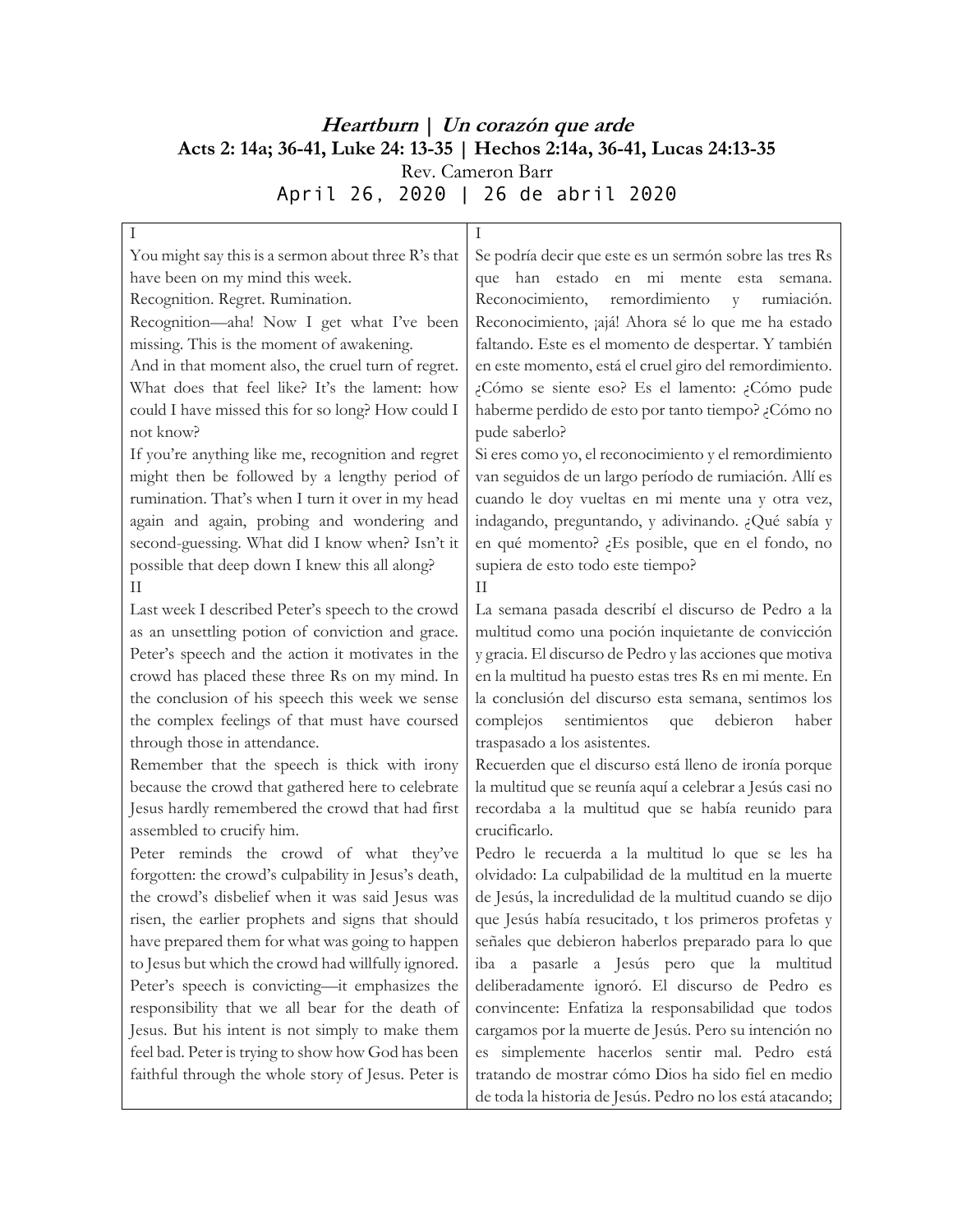not attacking them; he's trying to convert them with some empathy, candor, and encouragement. "This man you crucified and killed by the hands of those outside the law," Peter declares, "but God raised him up because it was impossible" for God to be contained by the power of death. The speech has a powerful impact on the crowd. They feel the conviction (their responsibility) and the grace (the love of God that covers all our faults and shortcomings). Describing what happens next, Luke the narrator says that the whole crowd was "cut to the heart." Their awakening gave way to a strong desire for action. They turned to one another asking, "What now shall we do?" Luke says that Peter baptized three thousand people at the conclusion of his speech. This is the biblical scene that undoubtedly inspired those old Billy Graham crusades. Hundreds of people at a time "cut to the heart" and coming forward to repent and be baptized. Luke says all that happened first here.

I think a more precise analogy is closer to home for us. Think about what it means to be cut to the heart and motivated to change. You can hear a very similar experience in the testimony of so many people from our own church who have invested themselves in conversation about racial justice and equity. There are literally dozens of people in our church who have said that their lives have been profoundly changed by what they've learned. I had never thought about American history that way before, they say. I had not the lens to see what I can now see. Cut to the heart. What then shall I do? That's a complex

moment of recognition, perhaps inflected with some regret, feelings of guilt, and a time of deep self-reflection. But there is also grace that comes with understanding our relationship to complex systems of oppression and embracing our agency to relate to the world in a new way. When we learn something new in our staff meetings, Pastor Mary Elizabeth is prone to announce, "I did not know, but now I do." It's how Paul described his conversation: the scales have fallen off my eyes.

los está tratando de convertir con algo de empatía, franqueza y palabras de aliento. "A este hombre ustedes crucificaron y mataron por manos de esos que están fuera de la ley", Declara Pedro, "pero Dios lo levantó porque era imposible" que Dios fuera contenido por el poder de la muerte. El discurso tiene un poderoso impacto en la multitud. Ellos sienten la convicción (responsabilidad) y la gracia (el amor de Dios que cubre nuestras faltas y deficiencias). Al describir lo que sucede a continuación, Lucas, el narrador, dice que toda la multitud estaba "cortada al corazón". Su despertar dio paso a un fuerte deseo de acción. Recurrieron unos a otros preguntándose, "¿Qué haremos ahora? Lucas dice que Pedro bautizó a tres mil personas al final del discurso. Esta es la escena bíblica que indudablemente inspiró esas viejas cruzadas de Billi Graham. Cientos de personas a un tiempo "cortados al corazón" vinieron al arrepentimiento y fueron bautizados. Lucas dice que todo esto pasó antes aquí.

Creo que una analogía más precisa está más cerca de casa para nosotros. Piensen en lo que significa ser cortados al corazón y motivados al cambio. Pueden escuchar una experiencia similar en el testimonio de tantas personas de nuestra propia iglesia que se han comprometido en una conversación real de justicia y equidad. Hay, literalmente, docenas de personas en nuestra iglesia que han dicho que sus vidas han cambiado profundamente por lo que han aprendido. Nunca había pensado en la historia estadounidense de esa manera, ellos han dicho. Nunca he tenido el lente para ver lo que veo ahora. Cortados al corazón, ¿Qué haremos entonces? Este es un momento del reconocimiento complejo, tal vez inflexionado con cierto arrepentimiento, sentimientos de culpa y un momento de profunda autorreflexión. Pero también hay gracia que viene con la comprensión de nuestra relación con sistemas complejos de opresión y con el abrazo a nuestra agencia humana para relacionarnos con el mundo en una manera nueva. Cuando aprendemos algo nuevo en nuestras reuniones de equipo, la pastora Mary Elizabeth está propensa a decir: "no lo sabía, pero ahora lo sé". Así describió Pablo su conversación: las escamas se han caído de mis ojos. Es el sorprendente manifiesto de la gracia: una vez fui ciego y ahora veo. Pregúntenle a cualquier miembro de SCOR. Aquellos que han sido cortados al corazón han sido cambiados. El bautismo de Pedro a la multitud marca el cambio que han experimentado.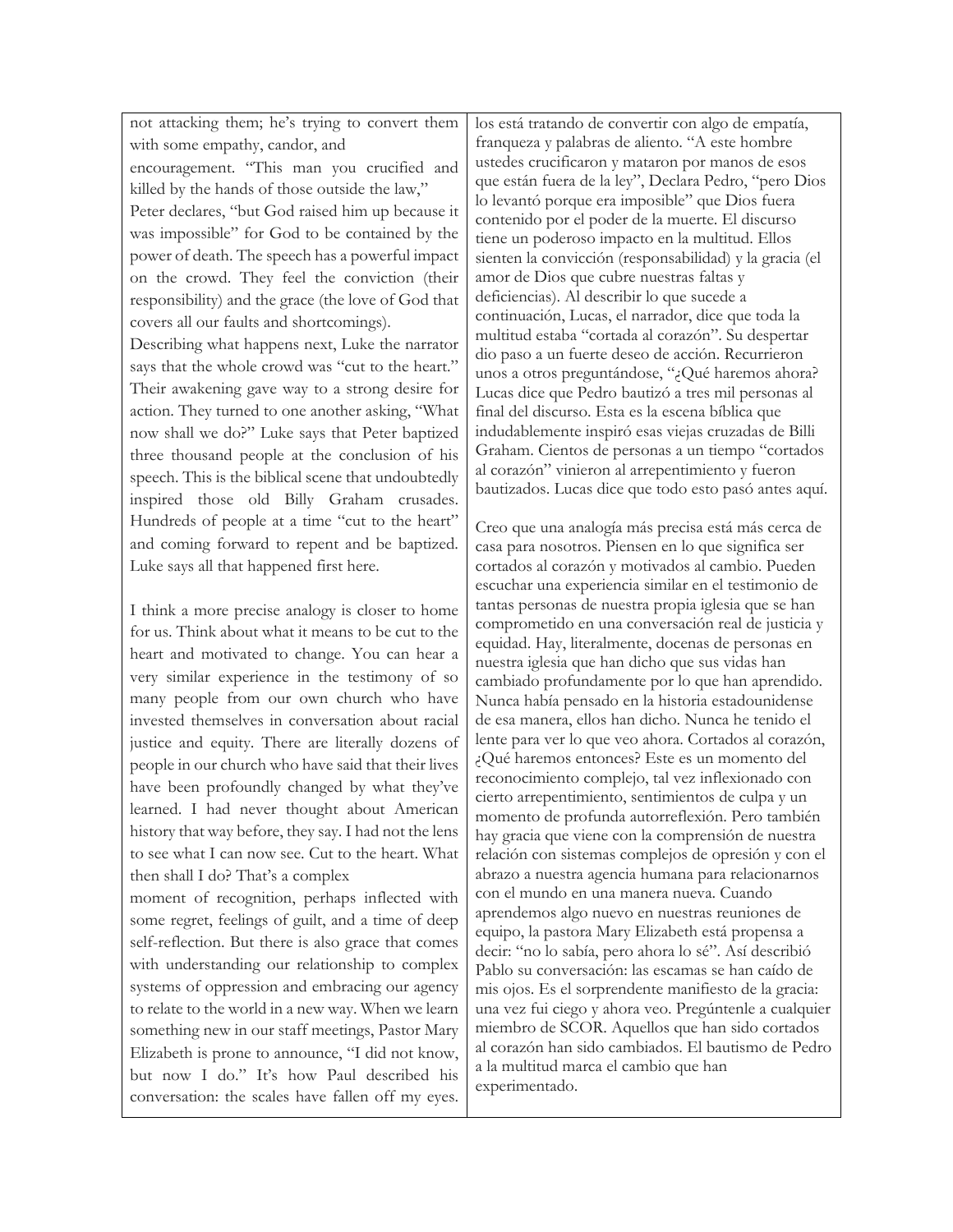| It's the Amazing Grace Manifesto: I once was         | $\rm III$                                                |
|------------------------------------------------------|----------------------------------------------------------|
| blind and now I see. Ask anybody in SCOR.            | En la temporada de Pascua, recibimos con alegría la      |
| Those who have been cut to the heart have been       | nueva vida que Dios ha prometido. Nosotros               |
| changed. Peter's baptism of the crowd marks the      | abrazamos la gracia que hemos recibido. Celebramos       |
| change they have experienced.                        | el triunfo de la vida sobre la muerte, la victoria de la |
| Ш                                                    | verdad sobre las falsedades, la liberación del amor de   |
| In the Easter Season, we receive with joy the new    | las garras del mal. Pero mientras experimentamos la      |
| life that God has promised. We embrace the grace     | proclamación de la Pascua, también podemos contar        |
| we have received. We celebrate the triumph of life   | con el poder de la muerte sobre nosotros en primer       |
| over death, the victory of truth over falsehoods,    | lugar. ¿Por qué nos falta fe en el poder de Dios? ¿Por   |
| the deliverance of love from the grip of evil. But   | qué no lo hicimos cuando Jesús lo dijo por vez           |
| as we experience the Easter proclamation, we may     | primera O al menos antes de crucificarlo? ¿Por qué       |
| also have to reckon with the power that death held   | estábamos atrapados en la multitud? O por qué nos        |
| over us in the first place. Why did we lack faith in | tomó tanto tiempo entender lo que ahora sabemos que      |
| God's power? Why did we not believe when Jesus       | es incontrovertiblemente cierto?                         |
| first said itor you know, at least before we         | Aquello en lo que meditamos en el camino de Emaús.       |
| crucified him? Why were stuck in the crowd?          | Después de que Jesús resucitó, dos de los discípulos     |
| Or-what in the world took us so long to              | caminan por el camino de Emaús discutiendo todo lo       |
| understand what we now know incontrovertibly         | que habían escuchado. Jesús parece caminar en la         |
| to be true?                                          | misma dirección y se une a la conversación aunque        |
| That what we ponder on the Emmaus Road. After        | ellos no lo conozcan. Imagínate su conversación.         |
| Jesus has been raised, two disciples walk along the  | ¿Puedes creer lo que las mujeres han estado diciendo?    |
| road to Emmaus discussing all that they had          | "El cuerpo de Jesús no ha sido encontrado en la          |
| heard. Jesus happens to be walking in the same       | tumba"                                                   |
| direction and joins them in conversation though      | "Estoy seguro que escucharemos una explicación lo        |
| they do not know it is him. You can imagine their    | suficientemente razonable pronto", respondió el otro.    |
| conversation.                                        | "Sí, lo que dicen es descabellado"                       |
| "Can you believe what the women have been            | "Irresponsable", diría yo.                               |
| saying? The body of Jesus was not found in the       | Jesús ha estado escuchando atentamente. ¿por qué son     |
| tomb."                                               | tan cínicos? Se ha de preguntar. Finalmente, no puede    |
| "I'm sure we'll hear a reasonable explanation soon   | contener su arrebato y exclama, "tardos de corazón       |
| enough," the other responds.                         | para creer todo lo que los profetas han dicho!"          |
| "Yeah, what they are suggesting is far-fetched."     | La imagen del corazón sigue apareciendo en estas         |
| "Irresponsible," I'd say.                            | historias de Pascua. La multitud es cortada al corazón.  |
| Jesus has been listening closely. Why are they so    | Los discípulos tardan en aceptar la verdad. Finalmente,  |
| cynical, he must be wondering. Eventually he can't   | cuando alcanzan su destino, Jesús se revela a los dos    |
| contain his outburst. "How slow of heart to          | discípulos escépticos mientras comparten una comida      |
| believe all the prophets have declared," he          | juntos. Aceptan quién es él con asombro de que las       |
| exclaims.                                            | profecías han probado ser verdad. Pueden ver que         |
| The image of the heart keeps coming up in these      | Jesús resucitó. Se quedan desarmados con                 |
| Easter stories. The crowd is cut to the heart. The   | sobrecogimiento y asombro.                               |
| disciples are slow of heart to accept the truth.     | "No ardían nuestros corazones dentro de nosotros         |
| Finally, when they reach their destination, Jesus    | cuando caminaba con nosotros por el camino?" Estas       |
| reveals himself to the two skeptical disciples as    | historias te hacen preguntarte cómo sería el mundo de    |
| they share a meal together. They accept who he is    | diferente si solo escucháramos nuestros corazones.       |